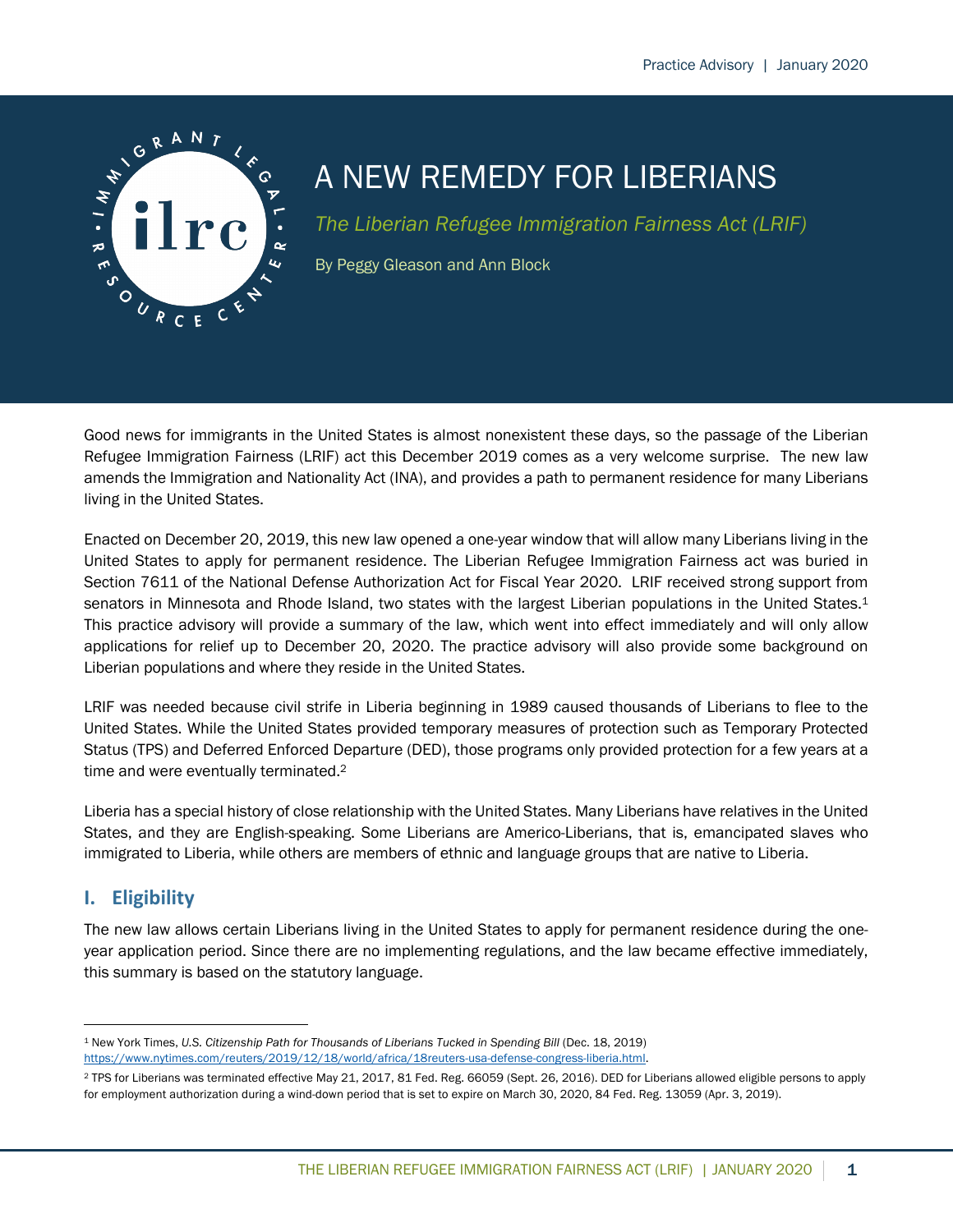The Act contains strong language in favor of applicants, starting with the mandatory language that, barring a few enumerated exceptions, the Secretary (of DHS) "shall adjust" the eligible Liberians who apply during the one-year window. This language differs significantly from most other adjustment provisions in the Immigration and Nationality Act (INA), under INA § 245, such as INA §§ 245(a)(family and employment immigrants), 245(i), 245(l)("T" visa holders) and 245(m)("U" visa holders), which provide that such applicants "may" be allowed to adjust, subjecting such applications ultimately to the discretion of USCIS adjudicators. No discretion is allowed in this new law which mandates adjustment if the applicant is eligible.<sup>3</sup>

There are only three specific exclusions from eligibility, for those convicted of an aggravated felony, persecutors of others, and those who have been convicted of two or more crimes involving moral turpitude (other than a purely political offense).4

# **A. Continuous Presence Since November 20, 2014 for Principal Applicants**

The law allows a national of Liberia who has been "continuously present" in the United States from November 20, 2014 up to the date of submitting an application, or who is the spouse, child or unmarried son or daughter of such a person, to apply for permanent residence. Thus, the dependent family members do not need to demonstrate continuous presence. Only the principal applicant has that requirement.5

Example: Mr. Nimely is a Liberian citizen who arrived in Washington, D.C. as a university student in 2013. His wife joined him in the United States in 2016. Mr. Nimely has never left the country since his 2013 arrival. He can present documentation of Liberian citizenship, such as a passport, and of his continuous presence since November 20, 2014 up to the time of filing for adjustment to qualify under the new law. His wife needs to document her legal marriage to Mr. Nimely, but she does not have the requirement of continuous presence in the United States since November 20, 2014.

The requirement of 'continuous physical presence' is described in the negative: an applicant will not be considered to have *failed* to maintain physical presence based on one or more absences from the United States for one or more periods amounting, in the aggregate, to not more than 180 days. Thus, absences since November 20, 2014 that add up to less than six months should not be an obstacle to eligibility.

Lacking any implementing regulations, it might be argued from other parts of the INA that there should be some exceptions to disruptions of continuous presence by absences that exceed 180 days in the aggregate. Examples of exceptions to specific continuous presence and continuous residence requirements are found throughout the Immigration and Nationality Act (INA). Another analogous provision would be the 1986 legalization provisions in the Immigration Reform and Control Act (IRCA), which also required "continuous physical presence" <sup>6</sup> and "continuous residence,"7 applicable to specific periods of time, but "brief, casual and innocent" absences were excepted by the statute.<sup>8</sup> For legalization, the implementing regulations set out acceptable time periods for

<sup>3</sup> National Defense Authorization Act for Fiscal Year 2020, Section 7611 (b)(1). Liberian Refugee Immigration Fairness (Dec. 20, 2019), available at https://www.congress.gov/116/bills/s1790/BILLS-116s1790enr.pdf.

<sup>4</sup> *Id.* § 7611 (b)(3

<sup>5</sup> *Id*. § 7611 (c)(1)(A)(i)-(ii), (B).

<sup>6</sup> INA § 245A(a)(3)(A)-(B).

<sup>7</sup> INA §§ 245A(a)(2)(A).

<sup>8</sup> INA §§ 245A(a)(3)(B); *see also* 8 CFR § 245.1(f).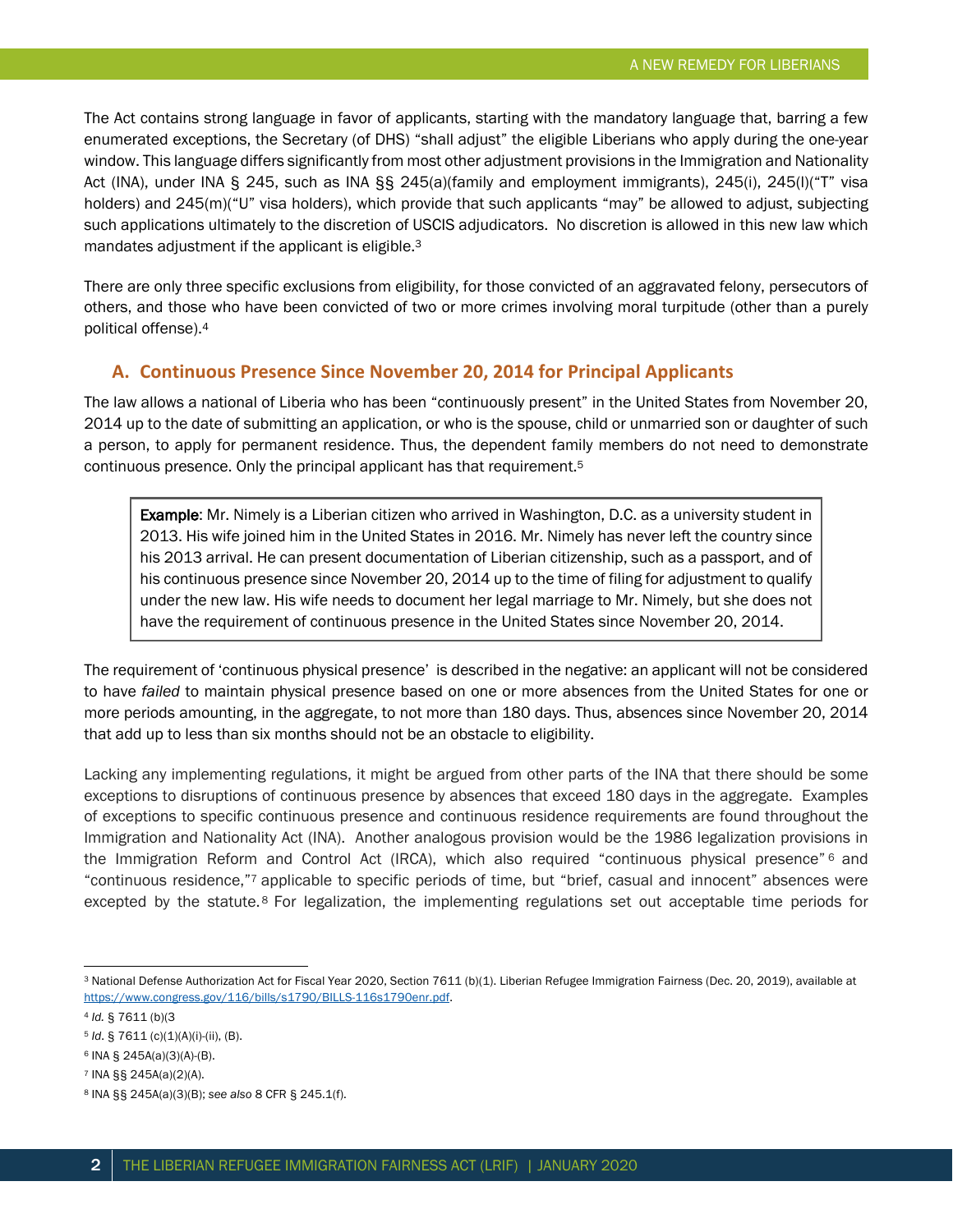absences,9 and then added a further exception for "emergent reasons" if the person could establish that their "return to the United States could not be accomplished within the time period allowed."10 Similar provisions restricting absences but providing "emergent reasons" exceptions are found in the regulations implementing the Legal Immigration Family Equity (LIFE) Act enacted in 2000.<sup>11</sup> In addition, the Temporary Protected Status (TPS) statute also requires "continuous residence" from a date certain established by DHS, but provides for "brief, casual and innocent" absences *or* an absence "due merely to a brief temporary trip abroad required by emergency or extenuating circumstances outside the control" of the TPS applicant.<sup>12</sup>

It is unclear what type of documentation USCIS will require to prove continuous presence because there is no implementing regulation. It may be useful to consult the regulations that applied during legalization (IRCA) describing proof of continuous residence.<sup>13</sup> Past employment records, utility bills, school records, medical records, attestations by churches and community organizations, money order receipts, passport entries, birth certificates of children born in the United States, letters received in the United States, bank records, social security or selective service records, car registration and records, receipts or real estate documents, tax records, insurance records, or "any other relevant document" including sworn statements by landlords, neighbors and others, were all ways of proving continuous residence during IRCA, and could also apply to the continuous physical presence requirement for Liberians applying under the Liberian Refugee Immigration Fairness program.

#### **B. Must be Admissible but Public Charge and Unlawful Entry Do Not Apply**

When applying for permanent residence under this program, not all the grounds of inadmissibility will apply. The law exempts applicants from inadmissibility under INA §212(a)(4) for public charge, §212 (a)(5) for lack of labor certification, §212 (a)(6)(A) for being present without admission or parole, and §212 (7)(A) for failure to possess a valid entry document.14 The most important exemptions here are for public charge and unlawful entry or presence, which likely will impact the greatest number of applicants.

**Example:** Ms. Washington came to Philadelphia as a tourist from Liberia in 2012. Her visa expired in 30 days. She hasn't been able to travel and has never left the United States. She has been unemployed for the past six months and has been relying on relatives for support. She can apply for the Liberian Refugee Immigration Fairness program despite her overstaying her visa and her unlawful presence. She also doesn't have to be screened for public charge inadmissibility.

While the statute does not mention waivers of inadmissibility, the USCIS web page instructions make clear that if any ground of inadmissibility does apply to a Liberian adjusting under this program, and the law normally allows for

<sup>12</sup> INA §§ 244(c)(4)(B).

<sup>9</sup> 8 CFR §§ 245a.1(c)(1)(i) and (c)(2). Absences of forty-five (45) days for a single absence and 180 days in the aggregate prior to adjustment to temporary residence, and 30/90 after achieving temporary residence and prior to adjustment to permanent residence, were specifically excepted from "continuous residence" requirements. An exception to the "continuous presence" requirement, which in turn refers to the "continuous residence" requirements and exceptions is found in 8 CFR § 245.1(g), and continuous presence requirements.

<sup>10</sup> 8 CFR §§ 245a.1(c)(1)(i)-(iii) and (c)(2).

<sup>11</sup> 8 CFR § 245a.15(c). Note that 8 CFR § 245a.16 provides further instruction as to the "continuous physical presence" required for the time period after LIFE Act legalization was enacted and has no specific time period restrictions for absences, only that they be "brief, casual and innocent." The regulations defined "brief, casual and innocent" in this section as "temporary, occasional trips abroad as long as the purpose of the absence from the United States was consistent with the policies reflected in the immigration laws of the United States."

<sup>13</sup> 8 CFR §245a.2(d)(3) lists possible documentation that could be used to establish continuous residence for IRCA applicants.

<sup>14</sup> National Defense Authorization Act for Fiscal Year 2020, § 7611 (b)(2). Liberian Refugee Immigration Fairness (Dec. 20, 2019).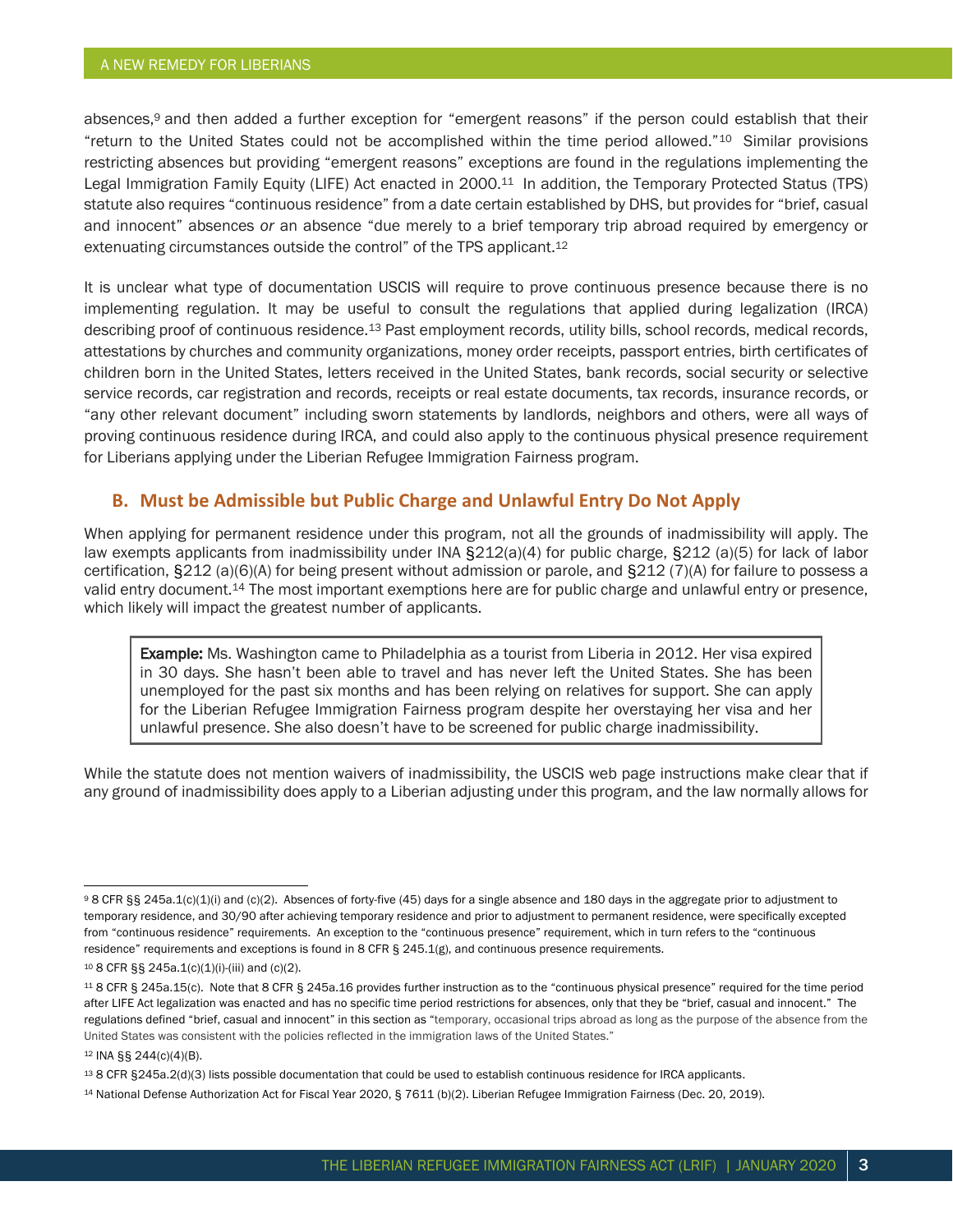a waiver for adjustment applicants in that category, such waivers will be available to the Liberian applicants as well.15

# **C. Eligibility for Those in Removal Proceedings or with Prior Orders**

The law allows eligible Liberian nationals to apply for permanent residence notwithstanding a prior order of removal, deportation, exclusion or voluntary departure and specifically states that applicants shall not be required to file any separate motion to reopen such prior orders.<sup>16</sup> There is also a specific prohibition of removal provided for anyone who has a pending application for adjustment under the Liberian Refugee Fairness program who is in removal or deportation proceedings, although an applicant can be ordered removed if the adjustment application is ultimately denied.

The law provides that DHS shall establish regulations whereby an applicant who is subject to removal can apply for a formal stay of removal.17 Those who presently have final orders should be able to apply now for a stay of removal, based upon the statutory language, after or concurrently upon submitting the application for adjustment of status, even before regulations are promulgated. Because the statutory language and Congressional intent is quite clear in that the government "may not order an alien to be removed" if in proceedings, practitioners should argue that those with present final removal, deportation or exclusion orders, whether or not detained, should be allowed time to submit applications for adjustment, even without an approved stay of removal. However, in these situations, it would be wise to submit a skeletal application immediately, to obtain a receipt or even proof of courier submission and/or delivery to provide to ICE with a copy of the LRIF adjustment application and a request for a stay.

# **II. Appeals**

While the statute has a section entitled "availability of administrative review," it provides for the "same right" to administrative review as provided to applicants for adjustment under INA § 245 and those subject to removal under INA § 240. Since there is no administrative review provided to § 245 applicants, these applications cannot be appealed to the USCIS Administrative Appeals Office (AAO) or Board of Immigration Appeals (BIA) directly, but rather are reviewable in removal proceedings by the immigration judge.18 The statute precludes judicial review of LRIF decisions by federal courts.19

# **III. Procedure**

Eligible Liberians should apply for the program by submitting an I-485, Application to Register Permanent Residence or Adjust Status by December 20, 2020. Applicants should include documents demonstrating that they are a national of Liberia, have been continuously present from November 20, 2014 to the date of filing the I-485, and that they are otherwise eligible for an immigrant visa.

The spouse, unmarried child under 21, or unmarried son or daughter over 21 of a principal applicant does not need to include proof of their own continuous presence but must include proof of the qualifying family relationship. USCIS

<sup>19</sup> *Id.*at § 7611(g).

<sup>15</sup> USCIS, Liberian Refugee Immigration Fairness, https://www.uscis.gov/green-card/other-ways-get-green-card/liberian-refugee-immigration-fairness (Dec. 26, 2019).

<sup>16</sup> National Defense Authorization Act for Fiscal Year 2020, § 7611(b)(4)(A)-(B) Liberian Refugee Immigration Fairness (Dec. 20, 2019).

<sup>17</sup> *Id.*§ 7611(d)(1)-(2).

<sup>18</sup> National Defense Authorization Act for Fiscal Year 2020, § 7611(f) Liberian Refugee Immigration Fairness (Dec. 20, 2019).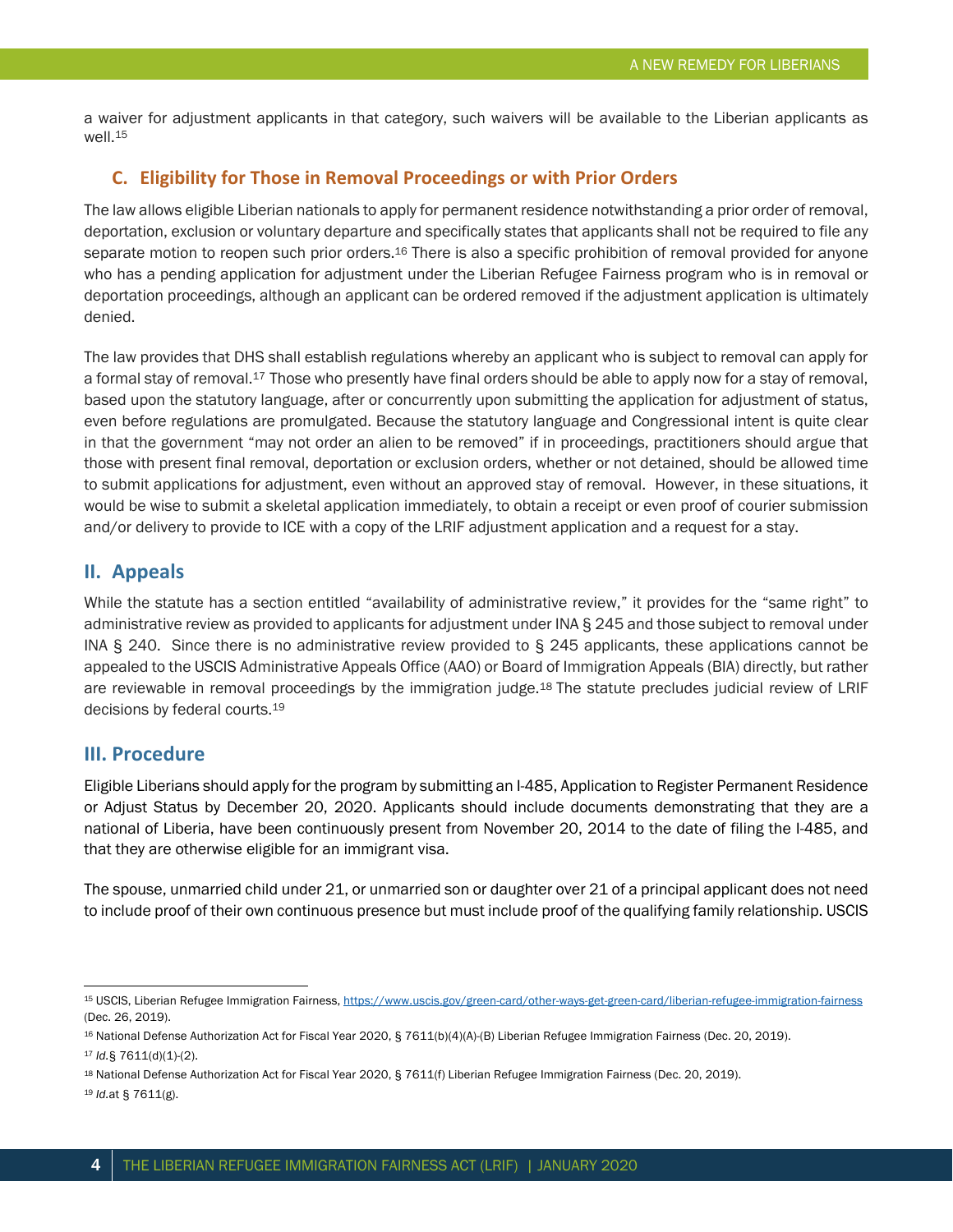specifically states that adjustment applicants who have an inadmissibility issue that is waivable can submit a waiver, "or other form of relief."20

There are instructions on the USCIS website that direct applicants to indicate on their Form I-485, Part 2, under "other eligibility," Item number 1.g, "LRIF" for Liberian Refugee Immigration Fairness. In addition, applicants filing for employment authorization should indicate "(c)(9)" for the eligibility category on Part 2, Item number 27 on the form I-765.<sup>21</sup> The law specifies that DHS shall authorize employment for Liberian adjustment applicants whose applications are pending for longer than 180 days.22 Liberians with pending adjustment applications under the program are eligible to apply for advance parole if they need to travel abroad.23

LRIF applicants should be eligible for a waiver of all related fees, since the USCIS website instructions for I-912 fee waivers, states that the I-485 fee may be waived for "[a]n eligibility category that is exempt from the public charge grounds of inadmissibility of section 212(a)(4) of the INA, such as the Cuban Adjustment Act, the Haitian Refugee Immigration Fairness Act." Since LRIF applicants are also exempt from the public charge ground of inadmissibility, a fee waiver for the I-485 should be allowed, in addition to fee waivers for forms I-765 and I-131.24

# **IV. Liberians in the United States**

Liberian population estimates in the United States vary: The U.S. Census Bureau's American Community Survey for 2013-2017 counted the Liberian population in the United States at 83,000.25 Liberian American organizations estimate that the figure could be much higher, between 250,000 and 500,000.26 Many Liberians have mixed households with some U.S. born members who are U.S. citizens, and other relatives who were born in Liberia and are Liberian citizens. While historically many Liberians came to the United States as students, political upheaval and a military coup in 1980 brought a wave of refugees to the United States. The fourteen-year long civil war beginning in 1989 brought thousands more here.<sup>27</sup>

The Liberian population in the United States is numerous in Minnesota, where approximately 12,000 Liberians live in the Minneapolis - St. Paul area, as well as and Brooklyn Park and Brooklyn Center, two cities just north of Minneapolis.28 The New York metro area is estimated to have the largest east coast population of Liberians, while several thousand Liberians also reside in Providence and Pawtucket, Rhode Island.<sup>29</sup> Pennsylvania's Liberian

<sup>28</sup> *Id.*

<sup>&</sup>lt;sup>20</sup> USCIS, Liberian Refugee Immigration Fairness, https://www.uscis.gov/green-card/other-ways-get-green-card/liberian-refugee-immigration-fairness (Dec. 26, 2019).

<sup>21</sup> USCIS, I-485 Special Instructions, https://www.uscis.gov/i-485 (accessed Jan. 1, 2020).

<sup>22</sup> National Defense Authorization Act for Fiscal Year 2020, § 7611(d)(3) Liberian Refugee Immigration Fairness (Dec. 20, 2019).

<sup>&</sup>lt;sup>23</sup> USCIS, Liberian Refugee Immigration Fairness, https://www.uscis.gov/green-card/other-ways-get-green-card/liberian-refugee-immigration-fairness (Dec. 26, 2019).

<sup>&</sup>lt;sup>24</sup> USCIS, I-912 Instructions, https://www.uscis.gov/i-912 (accessed Jan. 2, 2020).

<sup>25</sup> Migration Policy Institute tabulation of data from the U.S. Census Bureau's pooled 2013-2017 American Community Survey.

https://www.migrationpolicy.org/programs/data-hub/charts/us-immigrant-population-state-and-county?width=1000&height=850&iframe=true (accessed Jan. 1, 2020).

<sup>26</sup> International Institute of Minnesota, https://iimn.org/publication/finding-common-ground/minnesotas-refugees/africa/liberians/ (accessed Jan. 1, 2019) and Ken R. Wells, *Liberian Americans*, https://www.everyculture.com/multi/Le-Pa/Liberian-Americans.html (accessed Jan. 1, 2020).

<sup>27</sup> Macalester College, *A History of Liberia, its Conflicts and Diaspora*, https://sites.google.com/a/macalester.edu/refugees/liberians (accessed Jan. 1, 2020).

<sup>29</sup> Migration Policy Institute tabulation of data from the U.S. Census Bureau's pooled 2013-2017 American Community Survey. https://www.migrationpolicy.org/programs/data-hub/charts/us-immigrant-population-state-and-county?width=1000&height=850&iframe=true (accessed Jan. 1, 2020).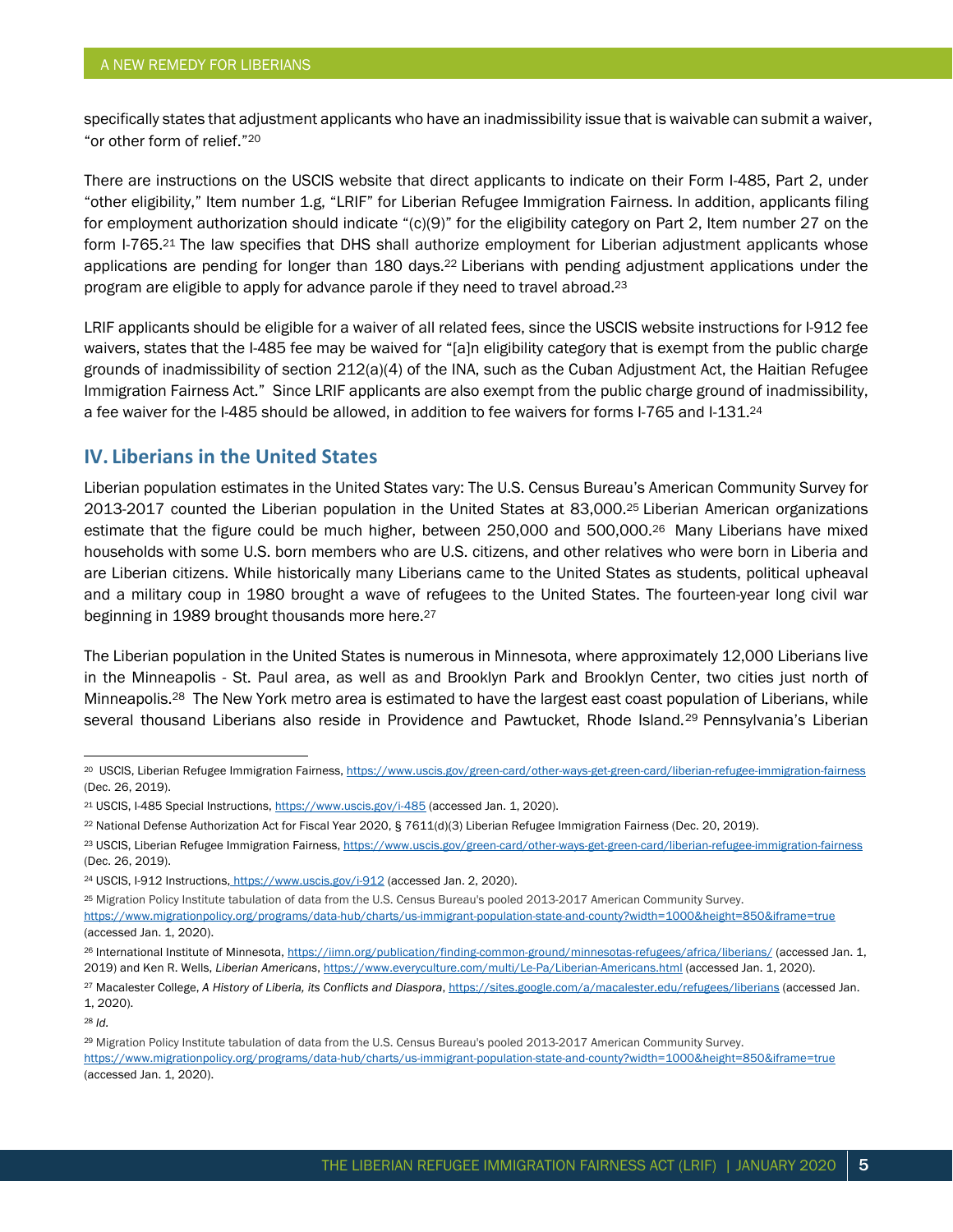population in Philadelphia and the Delaware Valley is estimated as 12,000, and another 7,000 Liberians live in the Baltimore-Washington, D.C. area.<sup>30</sup> 4,000 Liberians are estimated to live in Texas, concentrated in the Dallas-Fort Worth area.31 Other significant populations of Liberians in the U.S. are found in New Jersey, North Carolina, Georgia, Boston, Massachusetts and California, where the population is primarily located in Los Angeles, the San Francisco Bay Area, Stockton and Vallejo.32

#### **V. One Year Application Period Ends December 20, 2020**

The Liberian Refugee Fairness law only allows for acceptance of applications during the one-year window ending on December 20, 2020. Since there was no lead-in or public engagement on the program by USCIS, non-profit and community based organizations, community advocates and attorneys will need to do everything possible to let the public know about the existence of the program and ensure that all eligible applicants come forward.

<sup>30</sup> At least 7000 Liberians reside in Maryland, with 2000 of those people living in Montgomery County. Migration Policy Institute tabulation of data from the U.S. Census Bureau's pooled 2013-2017 American Community Survey. https://www.migrationpolicy.org/programs/data-hub/charts/usimmigrant-population-state-and-county?width=1000&height=850&iframe=true (accessed Jan. 1, 2020).

<sup>31</sup> Migration Policy Institute tabulation of data from the U.S. Census Bureau's pooled 2013-2017 American Community Survey. https://www.migrationpolicy.org/programs/data-hub/charts/us-immigrant-population-state-and-county?width=1000&height=850&iframe=true (accessed Jan. 1, 2020).

<sup>32</sup> International Institute of Minnesota, https://iimn.org/publication/finding-common-ground/minnesotas-refugees/africa/liberians/ (accessed Jan. 1, 2019) and Ken R. Wells, *Liberian Americans*, https://www.everyculture.com/multi/Le-Pa/Liberian-Americans.html (accessed Jan. 1, 2020).